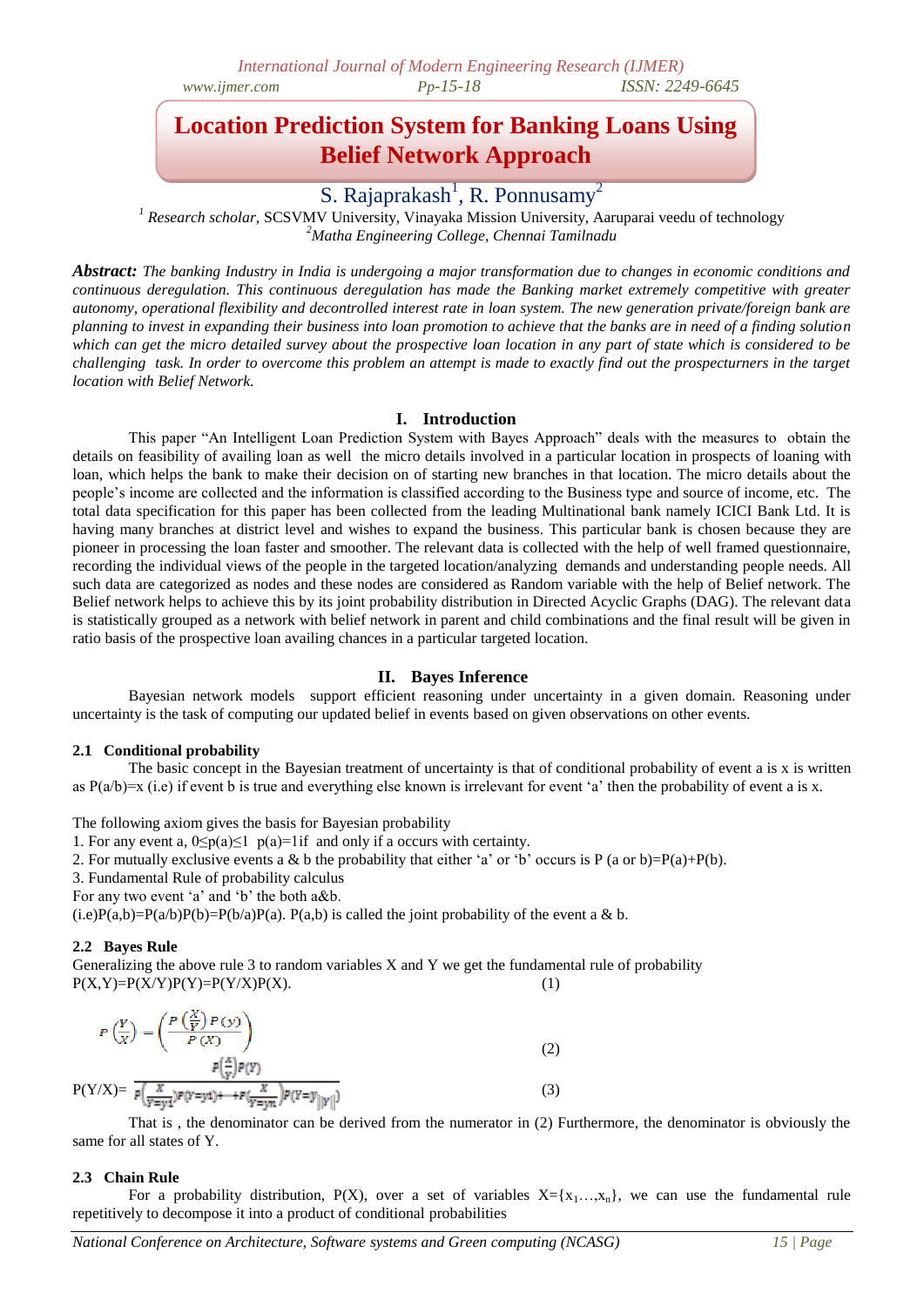$P(X) = P(x_1 | x_2,...x_n)P(x_2,...x_n)$  $P(X_1 | x_2,...x_n)P(x_2,...x_n)$ <br>=  $P(x_1 | x_2,...x_n)P(x_2 | x_3...,x_n)...P(X_{n-1} | p_n)P(x_n)$  $(x_2,...x_n)P(x_2 |$ <br>( $x_i | x_{i+1},...x_n$ ) 1  $P(x_1 | x_2,...x_n)P(x_2)$ <br>=  $\prod_{i=1}^n P(x_i | x_{i+1},...x_n)$ *i*  $=$ 

### **2.4 Reasoning under Uncertainty**

A probabilistic interaction model between a set of random variables may be represented as a joint probability distribution. Considering the case where random variables are discrete, it is obvious that the size of the joint probability distribution will grow exponentially with the number of variables as the joint distribution must contain one probability for each configuration of the random variables. Therefore, we need a more compact representation for reasoning about the state of large and complex systems involving a large number of variables. To facilitate an efficient representation of a large and complex domain with many random variables, the framework of Bayesian networks uses a graphical representation to encode dependence and independence of relations among the random variables. The dependence and independence relations induce a compact representation of the joint probability distribution. By representing the dependence and independence relations of a domain explicitly in a graph, a compact representation of the dependence and independence relations is obtained.

### **2.4 Construction of Belief Network**

- Choose the set of relevant variables that describe the domain
- Choose an ordering for the variables
- Choose a variable x and add a node for it
- Set parents to some minimal set of existing nodes such that the conditional independence property is satisfied
- Define the conditional probability table for the network
- This network should be DAG.

### **III. Current System Design**

In this paper the loan prediction has been made with Belief network by considering nodes as random variable. The variables are considered to be random. They are chosen with the feasibility of location prediction which has higher chance in making the location prediction process as a successful one. The variable are connected in the form of DAG, with each node having a conditional probability table (CPT) that quantifies the effects that the parents have on the node. The parents of a node X are all those nodes that have arrows pointing to X. The same above process is modified and adapted as described below.

In this paper the attributes are classified into two major categories

- 1. Major nodes
- 2. Vital node

The Major nodes:- "Agriculture","Business","salaried" and "others" are considered as major attributes (hence termed as major nodes ) which helps to form a relevant parent and child node with help of Belief network.

**The Vital node: -** The "L" node is considered as vital node because it use to find the location prediction of uncertainty involved in loan prediction process with belief network. The loan prediction belief network explained above in targeted location is illustrated in Figure 1.

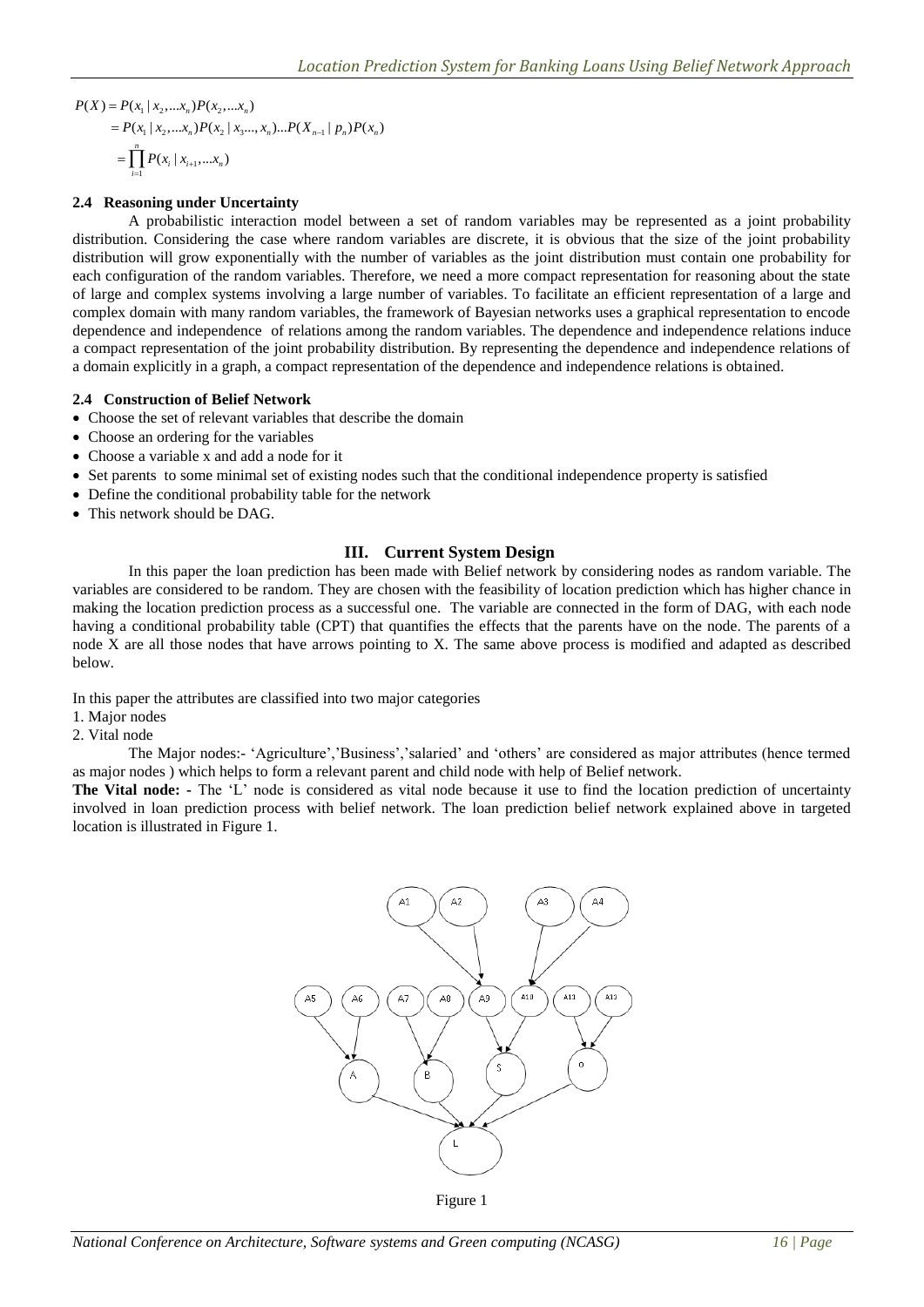## **3.1 Data Source**

The Data specification for this paper is collected from the Multi National Bank namely ICICI Bank Ltd Kanchipuram, Tamilnadu. The Data"s were actually collected by the bank in order to expand and promote their business into loan section. From the data collected with the help of the bank, the data is grouped in two main categories Loan availing and Loan non availing

### **3.2 Data Process**

The process adopted to collect the Data is Targeted location survey

- Questionnaire to people
- Recording individual views
- Analysis the people needs
- Organizing and recording group interviews of individual business, agriculture, salaried and other type of people involved
- Finding the interest level of people in availing the loan facility

### **3.3 Data Analysis**

The Data gathered in the above manner is subjected to research with the help of this paper "An Intelligent Loan Predication with Bayes Approach" that is Belief network.

### **3.4 Research Methodology**

The real time Data"s are further analyzed and statistically grouped with their relevant matching criteria and formed in the manner of a network called belief network.

#### **3.5 Formation of Belief network**

The Area of business or source of Income is classified as Agriculture, Business, Salaried, Others. The ultimate reason for above collection is to find the loan availing ratio which is also considered in this paper.

The Belief network is formed by assuming the following factors as Nodes Node Representation A: Agriculture B: Business S: Salaried O: Others A1: Professional A2: Others A3:Professional A4:Others A5:Seasional crop A6:Non seasonal crop A7:Small scale A8: Large scale<br>A9:Government A10:Private A11:NGO(non Government Organization) A10:Private A11:NGO(non Government Organization) A12: Charitable Trust L: Loan

Each node is first classified with it relevant matching criteria and forming the Conditional probability table and calculated the value.

Here  $P(A_1)=0.6$  (availing loan as professional)  $P(A_2)=0.5$ (availing loan as other category)





Table 1 Conditional Probability Table

| A | A٥ | $P(A_9/A_1A_2)$ |
|---|----|-----------------|
|   |    |                 |
|   |    | 0.5             |
|   |    | 0.4             |
|   |    | 0.002           |

 $\mathrm{P}(\mathbb{A}_9)=P(\mathbb{A}_9\ \mathbb{A}_1\ \mathbb{A}_2)+p(\mathbb{A}_9\ \mathbb{A}_1\ \mathbb{A}_2^1)+p(\mathbb{A}_9\ \mathbb{A}_1^1\ \mathbb{A}_2)+p(\mathbb{A}_9\ \mathbb{A}_1^1\ \mathbb{A}_2^1)$ 

$$
= p(A_9 / A_1 A_2) P(A_1 A_2) + p(A_9 / A_1 A_2^1) P(A_1 A_2^1) + p(A_9 / A_1^1 A_2) P(A_1^1 A_2)
$$

+  $p(A_9 \nmid A_1^1 A_2^1) P(A_1^1 A_2^1)$ 

 $= 0.21 + 0.15 + 0.08 + 0.0004 = 0.4404$